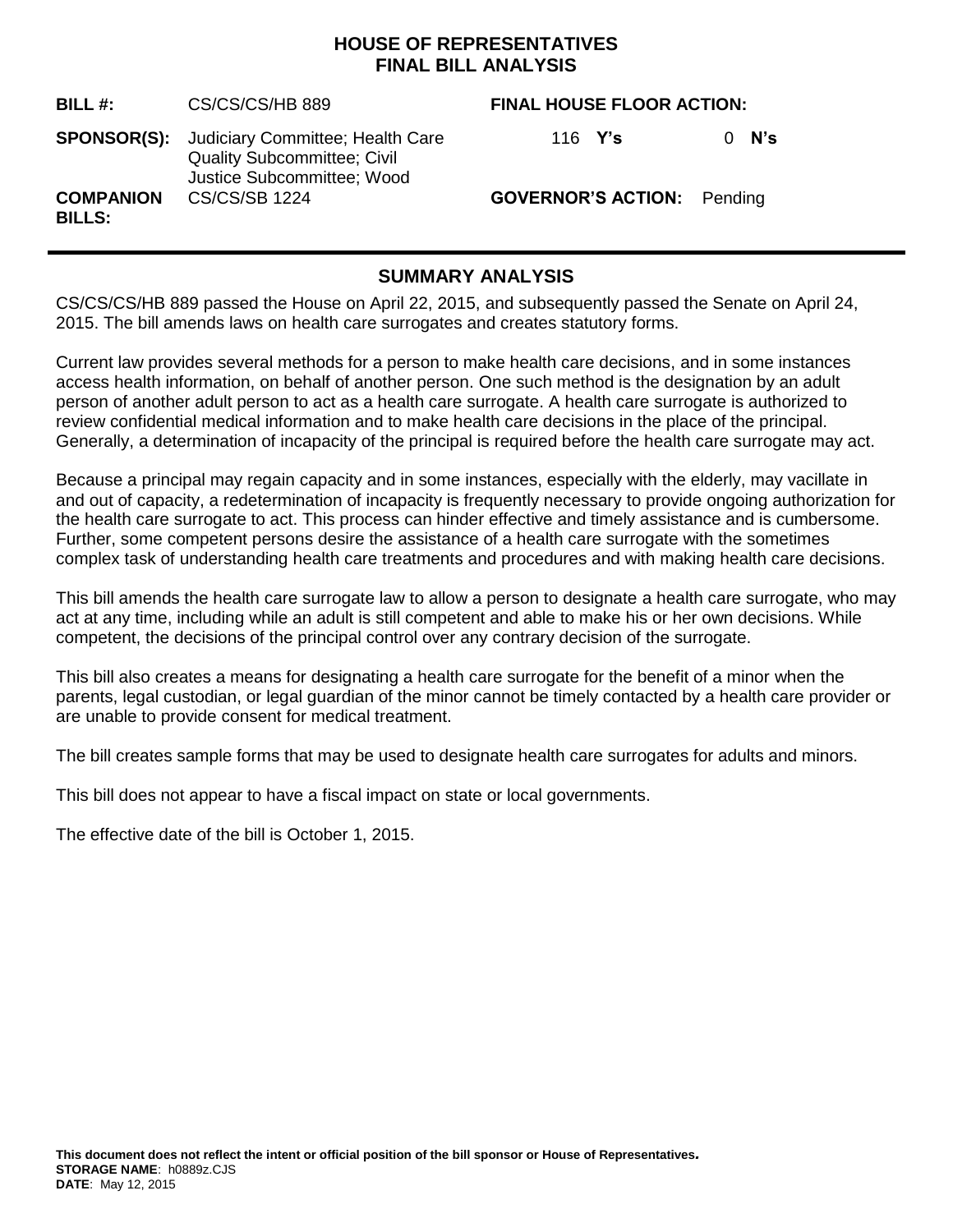## **I. SUBSTANTIVE INFORMATION**

### A. EFFECT OF CHANGES:

### **General Background**

#### Advance Directives

Competent adults may formulate, in advance, preferences regarding a course of treatment in the event that injury or illness causes severe impairment or loss of decision-making capacity. These preferences generally should be honored by the health care team out of respect for patient autonomy. Patients may establish an advance directive by documenting their treatment preferences and goals in a living will, by designating a health care surrogate, or by using a durable power of attorney for health care to make health care decisions on their behalf.<sup>1</sup> All 50 states permit an individual to use an advance directive to express his or her wishes as to medical treatment in the event the individual becomes terminally ill or has an injury or disease making the individual unable to communicate or make medical decisions.<sup>2</sup>

Physicians should recognize the patient's proxy or surrogate as an extension of the patient, entitled to the same respect as the competent patient.<sup>3</sup> Physicians should provide advice, guidance, and support; explain that decisions should be based on substituted judgment when possible and otherwise on the best interest principle; and offer relevant medical information as well as medical opinions in a timely manner. In addition to the physician, other hospital staff or ethics committees are often helpful to providing support for the decision-makers.<sup>4</sup>

#### Health Care Surrogates

Part II of Chapter 765, F.S., entitled "Health Care Surrogate," governs the designation of health care surrogates in the State of Florida. A health care surrogate is a competent adult expressly designated by a principal to make health care decisions on behalf of the principal upon the principal's incapacity.<sup>5</sup> Section 765.203, F.S., provides a suggested form for the designation of a health care surrogate.<sup>6</sup>

If an adult fails to designate a surrogate or a designated surrogate is unwilling or unable to perform his or her duties, a health care facility may seek the appointment of a proxy<sup>7</sup> to serve as surrogate upon the incapacity of such person. $8$  A surrogate appointed by the principal or by proxy, may, subject to any limitations and instructions provided by the principal, take the following actions:<sup>9</sup>

 $\overline{a}$ 

<http://www.floridahealthfinder.gov/reports-guides/advance-directives.aspx> (last visited on May 12, 2015).

ss. 765.202(4) and 765.401, F.S.

<sup>1</sup> American Medical Association, Opinion 8.081, AMA Code of Medical Ethics, "Surrogate Decision Making," *available at* [http://www.ama-assn.org/ama/pub/physician-resources/medical-ethics/code-medical-ethics/opinion8081.page?](http://www.ama-assn.org/ama/pub/physician-resources/medical-ethics/code-medical-ethics/opinion8081.page) (last visited on May 12, 2015).

<sup>2</sup> American Bar Association, "Living Wills, Health Care Proxies, & Advance Health Care Directives," *available at*  [http://www.americanbar.org/groups/real\\_property\\_trust\\_estate/resources/estate\\_planning/living\\_wills\\_health\\_care\\_proxie](http://www.americanbar.org/groups/real_property_trust_estate/resources/estate_planning/living_wills_health_care_proxies_advance_health_care_directives.html) [s\\_advance\\_health\\_care\\_directives.html](http://www.americanbar.org/groups/real_property_trust_estate/resources/estate_planning/living_wills_health_care_proxies_advance_health_care_directives.html)</u> (last visited on May 12, 2015).<br><sup>3</sup> Sunre pote 1

*Supra* note 1. 4

*Supra* note 1.

 $5$  s. 765.101(16), F.S.

 $^6$  By law hospitals, nursing homes, home health agencies, hospices, and health maintenance organizations (HMOs) are required to provide their patients with written information concerning health care advance directives. The state rules that require this include: rules 58A-2.0232, 59A-3.254, 59A-4.106, 59A-8.0245, and 59A-12.013, Florida Administrative Code. Agency for Health Care Administration, "Health Care Advance Directives," *available at*

<sup>&</sup>lt;sup>7</sup> "Proxy" means a competent adult who has not been expressly designated to make health care decisions for a particular incapacitated individual, but who, nevertheless, is authorized pursuant to s. 765.401, F.S., to make health care decisions for such individual. s. 765.101(15), F.S. 8

 $^9$  s.765.205, F.S.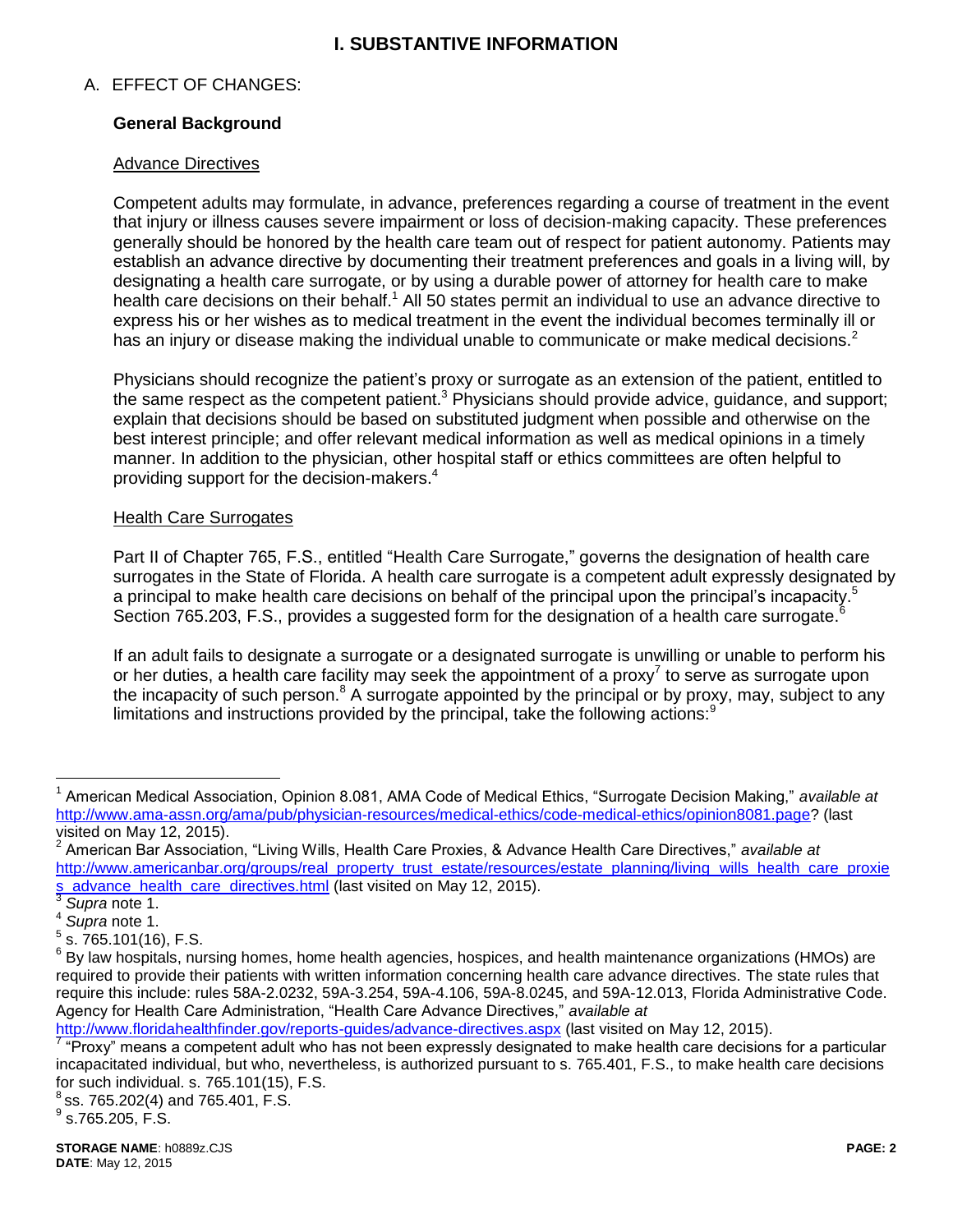- Make all health care decisions<sup>10</sup> for the principal during the principal's incapacity;
- Consult expeditiously with appropriate health care providers to provide informed consent, including written consent where required, provided that such consent reflects the principal's wishes or the principal's best interests;
- Have access to the appropriate medical records of the principal;
- Apply for public benefits for the principal and have access to information regarding the principal's income, assets, and financial records to the extent required to make such application;
- Authorize the release of information and medical records to appropriate persons to ensure continuity of the principal's health care; and
- Authorize the admission, discharge, or transfer of the principal to or from a health care facility.

The surrogate's authority to act commences upon a determination that the principle is incapacitated.<sup>11</sup> A determination of incapacity is required to be made by a physician.<sup>12</sup> If the physician evaluation finds that the principal is incapacitated and the principal has designated a health care surrogate, a health care facility will notify such surrogate in writing that her or his authority under the instrument has commenced.<sup>13</sup> The heath care surrogate's authority continues until a determination that the principal has regained capacity. If a principal goes in and out of capacity, a redetermination of incapacity is necessary each time before a health care surrogate may make health care decisions. 14

This process can hinder effective and timely assistance and is cumbersome. Further, some competent persons desire the assistance of a health care surrogate with the sometimes complex task of understanding health care treatments and procedures and with making health care decisions, but may not effectively empower such persons to act on their behalf due to the restriction that a health care surrogate act only for incapacitated persons.

Additionally, there is no statutory authority for a health care surrogate to be designated for a minor or for a health care facility to seek a proxy to serve as a health care surrogate for a minor when his or her parents, legal custodian, or legal guardian cannot be timely contacted by the health care provider or are unable to consent to medical treatment.

#### **Effect of the Bill**

#### Health Care Surrogate for an Adult

The bill creates s. 765.202(6), F.S., to provide that an individual may elect to designate a health care surrogate who may act while the individual is still competent to make health care decisions. To that end, the bill:

- Adds a legislative finding at s. 765.102(3), F.S., that some competent adults want a health care surrogate to assist them with making medical decisions.
- Provides that statutory provisions for review of the decision of a health care surrogate at s. 765.105, F.S., do not apply when the individual who appointed the health care surrogate is still competent.
- Amends s. 765.204, F.S., which relates to determinations of incapacity, to require a health care facility to notify the surrogate upon a determination of incapacity. The notification requirement requires notice to the attorney in fact if the health care facility knows of a durable power of

s. 765.204(3), F.S.

 $\overline{a}$ 

<sup>&</sup>lt;sup>10</sup> "Health care decision" means: informed consent, refusal of consent, or withdrawal of consent to any and all health care, including life-prolonging procedures and mental health treatment, unless otherwise stated in the advance directives; the decision to apply for private, public, government, or veterans' benefits to defray the cost of health care; the right of access to all records of the principal reasonably necessary for a health care surrogate to make decisions involving health care and to apply for benefits; and the decision to make an anatomical gift pursuant to part V of ch. 765, F.S.

 $^{12}$  s. 765.204, F.S.

 $13$  s.  $765.204(2)$ , F.S.

 $14$  s. 765.204(3), F.S.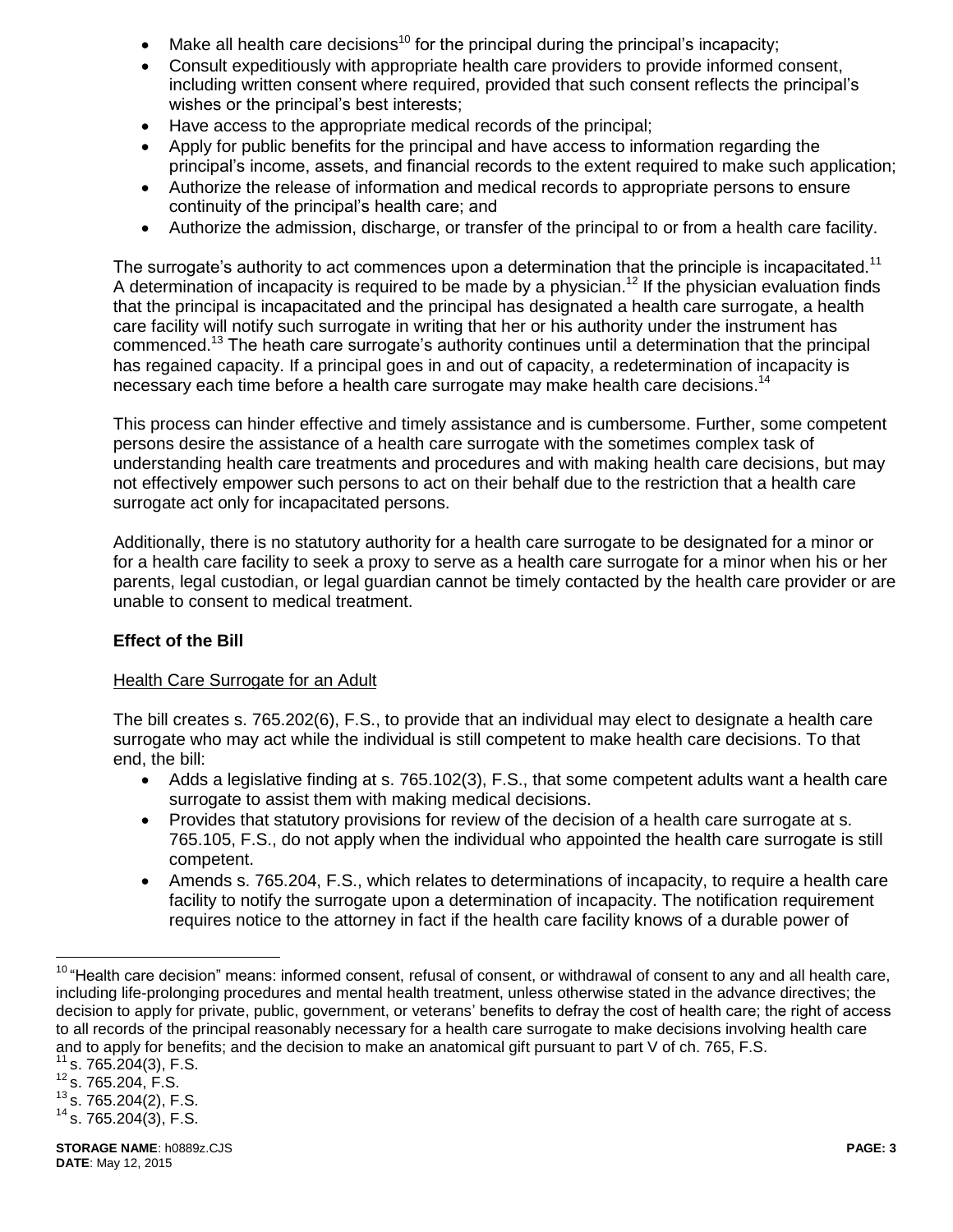attorney. It also requires an attending physician's hospital to inform a principal's primary physician of the principal's incapacity, if an attending physician determines the principal lacks capacity.

- Provides that a health care provider is not liable for relying on a decision made by a surrogate while the principal lacks capacity.
- Provides that, where the principal has capacity and the decision of the principal conflicts with a decision of the surrogate, the decision of the principal controls.
- Authorizes an alternate health care surrogate to act when the primary surrogate is not reasonably available in addition to those circumstances when the primary surrogate is unwilling or unable to act.

The bill creates a sample form for the designation of a health care surrogate for an adult under s. 765.203, F.S. (See Attachment I).

#### Consent to Medical Treatment of a Minor; Creation of Health Care Surrogate for a Minor

In general, a minor does not have the legal right to consent to medical care or treatment. Instead, for non-emergency treatment, a parent or legal guardian must give consent. As to emergency treatment, where the parents, legal custodian or legal guardian of a minor cannot be timely contacted to give consent for medical treatment of a minor, s. 743.0645(2), F.S., sets forth a list of people who have the power to consent on behalf of the minor. There is no general statutory authority for non-emergency medical treatment of a minor without consent of a parent or legal guardian.

It is common for parents and legal guardians to go on vacation and leave their children with a caregiver, and equally common for parents and legal guardians to allow a minor to travel and stay with relatives or friends for a period of time. Lawyers routinely draft a power of attorney authorizing caregivers to consent to medical treatment of the minor, despite there being no statutory authority for such document.

The bill amends s. 743.0645, F.S., to recognize that a power of attorney executed between July 1, 2001, and September 30, 2015, may authorize an individual to consent to health care for a minor. However, no power of attorney executed after the effective date of the bill, October 1, 2015, will be authority to consent to such treatment. Thus, after the effective date of the bill only a designation of health care surrogate will allow someone other than a parent, legal custodian or legal guardian to consent to non-emergency medical care of a minor.

The bill creates s. 765.2035, F.S., to create statutory authority for a parent, legal custodian or legal guardian to designate a health care surrogate who may consent to medical care for a minor. The designation must be in writing and signed by two witnesses. The designated surrogate may not be a witness. Like a surrogate for an adult, an alternate surrogate may be appointed to act if the original surrogate is not willing, able, or reasonably available to act.

In addition to regular and emergency treatment, a health care surrogate for a minor is authorized to consent to mental health treatment unless the document specifically provides otherwise. The appointment of a health care surrogate for a minor remains in place until the termination date provided in the designation (if any), the minor reaches the age of majority, or the designation is revoked.

The bill also creates a sample form for the designation of a health care surrogate for a minor under s. 765.2038, F.S. (See Attachment II).

#### **Other**

The bill amends ss. 765.101 and 765.202, F.S., to specify that a right to consent to treatment of an individual (adult or minor) also includes the right to obtain health information regarding that individual.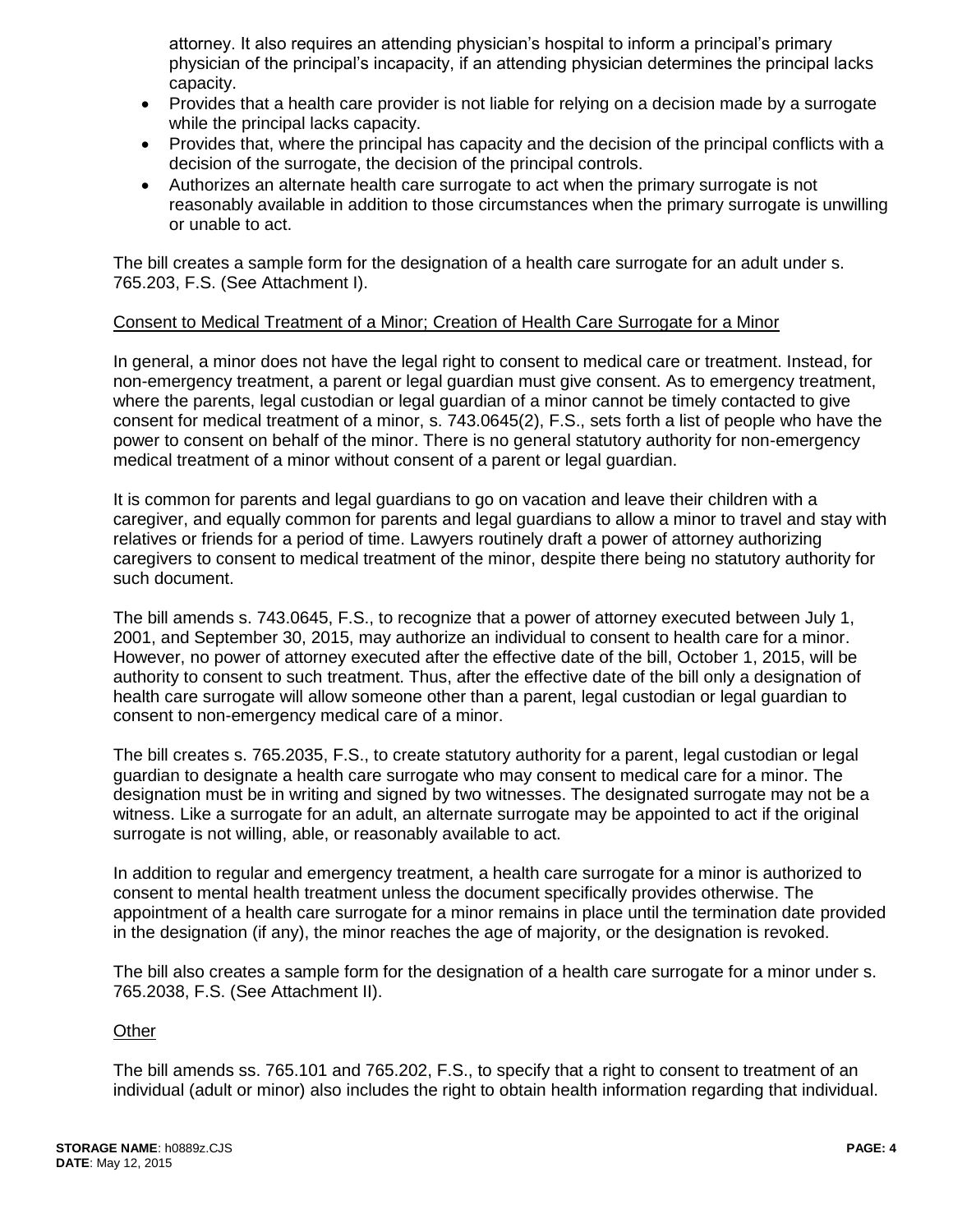The bill creates s. 765.101(9), F.S., to define the term "health information" to be consistent with the Health Insurance Portability and Accountability Act.

The bill removes the majority of references to "attending physician" in favor of the term "primary physician", "evaluating physician" or simply "physician" in statutes related to advance directives, health care surrogates, pain management, palliative care, capacity, living wills, determination of patient condition, persistent vegetative state, and anatomical gifts. This change in terminology should have no practical effect.

The bill defines attending physician as the physician who has primary responsibility for the treatment and care of the patient while the patient receives such treatment or care in a hospital as defined in s. 395.002(12), F.S.

The bill has an effective date of October 1, 2015.

## **II. FISCAL ANALYSIS & ECONOMIC IMPACT STATEMENT**

- A. FISCAL IMPACT ON STATE GOVERNMENT:
	- 1. Revenues:

The bill does not appear to have any impact on state revenues.

2. Expenditures:

The bill does not appear to have any impact on state expenditures.

#### B. FISCAL IMPACT ON LOCAL GOVERNMENTS:

1. Revenues:

The bill does not appear to have any impact on local government revenues.

2. Expenditures:

The bill does not appear to have any impact on local government expenditures.

C. DIRECT ECONOMIC IMPACT ON PRIVATE SECTOR:

The bill does not appear to have any direct economic impact on the private sector.

D. FISCAL COMMENTS:

None.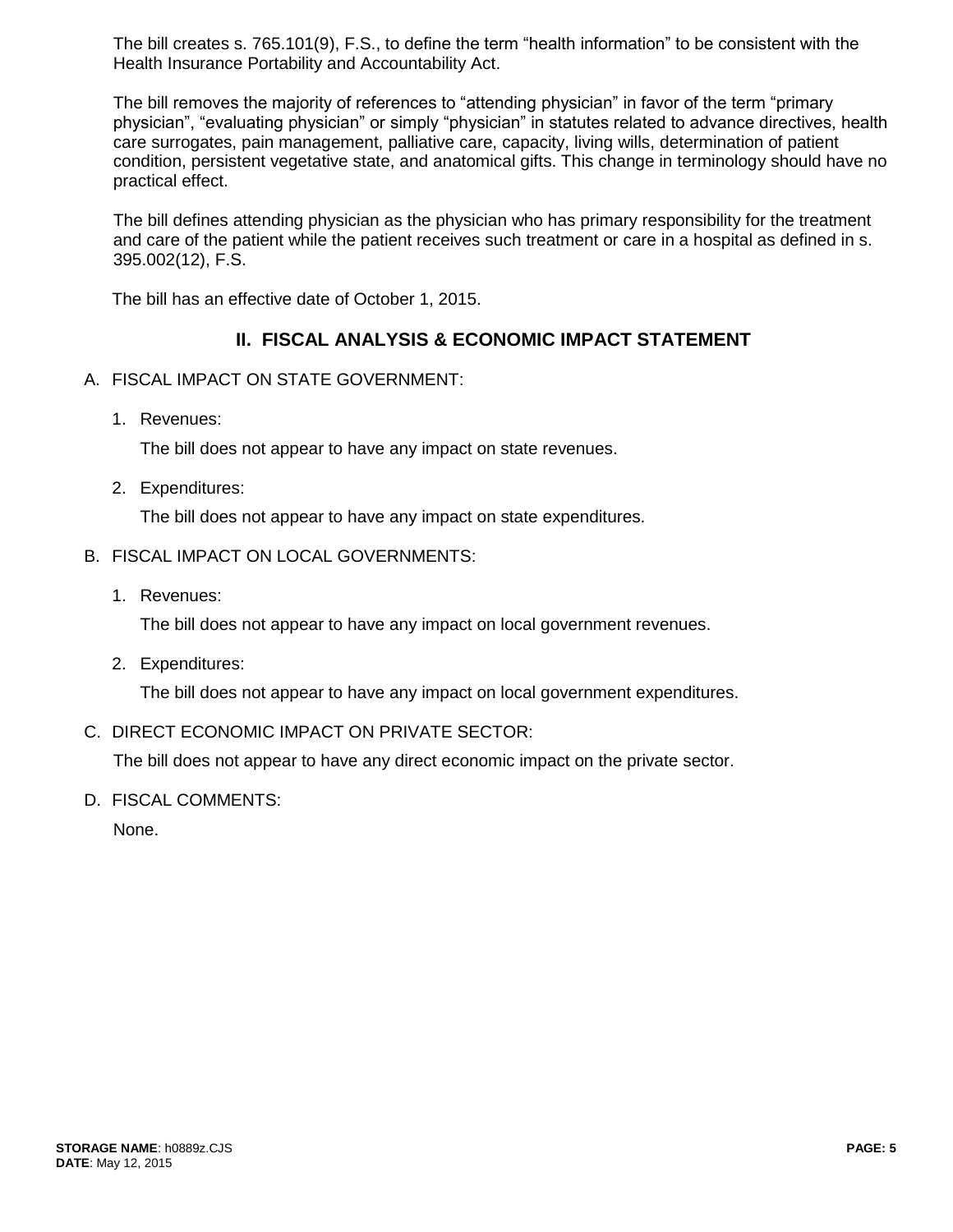# **Attachment I**

## DESIGNATION OF HEALTH CARE SURROGATE

I, Let the surrogate under s. 765.202, Florida Statutes:

| Name:    |  |
|----------|--|
| Address: |  |
| Phone:   |  |

If my health care surrogate is not willing, able, or reasonably available to perform his or her duties, I designate as my alternate health care surrogate:

| Name:    |  |
|----------|--|
| Address: |  |
| Phone:   |  |

#### INSTRUCTIONS FOR HEALTH CARE

I authorize my health care surrogate to:

\_\_\_\_\_\_\_\_\_\_ (Initial here) Receive any of my health information, whether oral or recorded in any form or medium, that:

1. Is created or received by a health care provider, health care facility, health plan, public health authority, employer, life insurer, school or university, or health care clearinghouse; and

2. Relates to my past, present, or future physical or mental health or condition; the provision of health care to me; or the past, present, or future payment for the provision of health care to me.

I further authorize my health care surrogate to:

\_\_\_\_\_\_\_\_\_\_ (Initial here) Make all health care decisions for me, which means he or she has the authority to:

1. Provide informed consent, refusal of consent, or withdrawal of consent to any and all of my health care, including life-prolonging procedures.

2. Apply on my behalf for private, public, government, or veterans' benefits to defray the cost of health care.

3. Access my health information reasonably necessary for the health care surrogate to make decisions involving my health care and to apply for benefits for me.

4. Decide to make an anatomical gift pursuant to part V of chapter 765, Florida Statutes.

\_\_\_\_\_\_\_\_\_\_\_\_\_\_\_\_\_\_\_\_\_\_\_\_\_\_\_\_\_\_\_\_\_\_\_\_\_\_\_\_\_\_\_\_\_\_\_\_\_\_\_\_\_\_\_\_\_\_\_\_\_\_\_\_\_\_\_\_\_\_\_\_\_\_\_\_\_\_\_\_\_\_\_\_ \_\_\_\_\_\_\_\_\_\_\_\_\_\_\_\_\_\_\_\_\_\_\_\_\_\_\_\_\_\_\_\_\_\_\_\_\_\_\_\_\_\_\_\_\_\_\_\_\_\_\_\_\_\_\_\_\_\_\_\_\_\_\_\_\_\_\_\_\_\_\_\_\_\_\_\_\_\_\_\_\_\_\_\_ \_\_\_\_\_\_\_\_\_\_\_\_\_\_\_\_\_\_\_\_\_\_\_\_\_\_\_\_\_\_\_\_\_\_\_\_\_\_\_\_\_\_\_\_\_\_\_\_\_\_\_\_\_\_\_\_\_\_\_\_\_\_\_\_\_\_\_\_\_\_\_\_\_\_\_\_\_\_\_\_\_\_\_\_

\_\_\_\_\_\_\_\_\_\_ (Initial here) Specific instructions and restrictions:

While I have decisionmaking capacity, my wishes are controlling and my physicians and health care providers must clearly communicate to me the treatment plan or any change to the treatment plan prior to its implementation.

To the extent I am capable of understanding, my health care surrogate shall keep me reasonably informed of all decisions that he or she has made on my behalf and matters concerning me.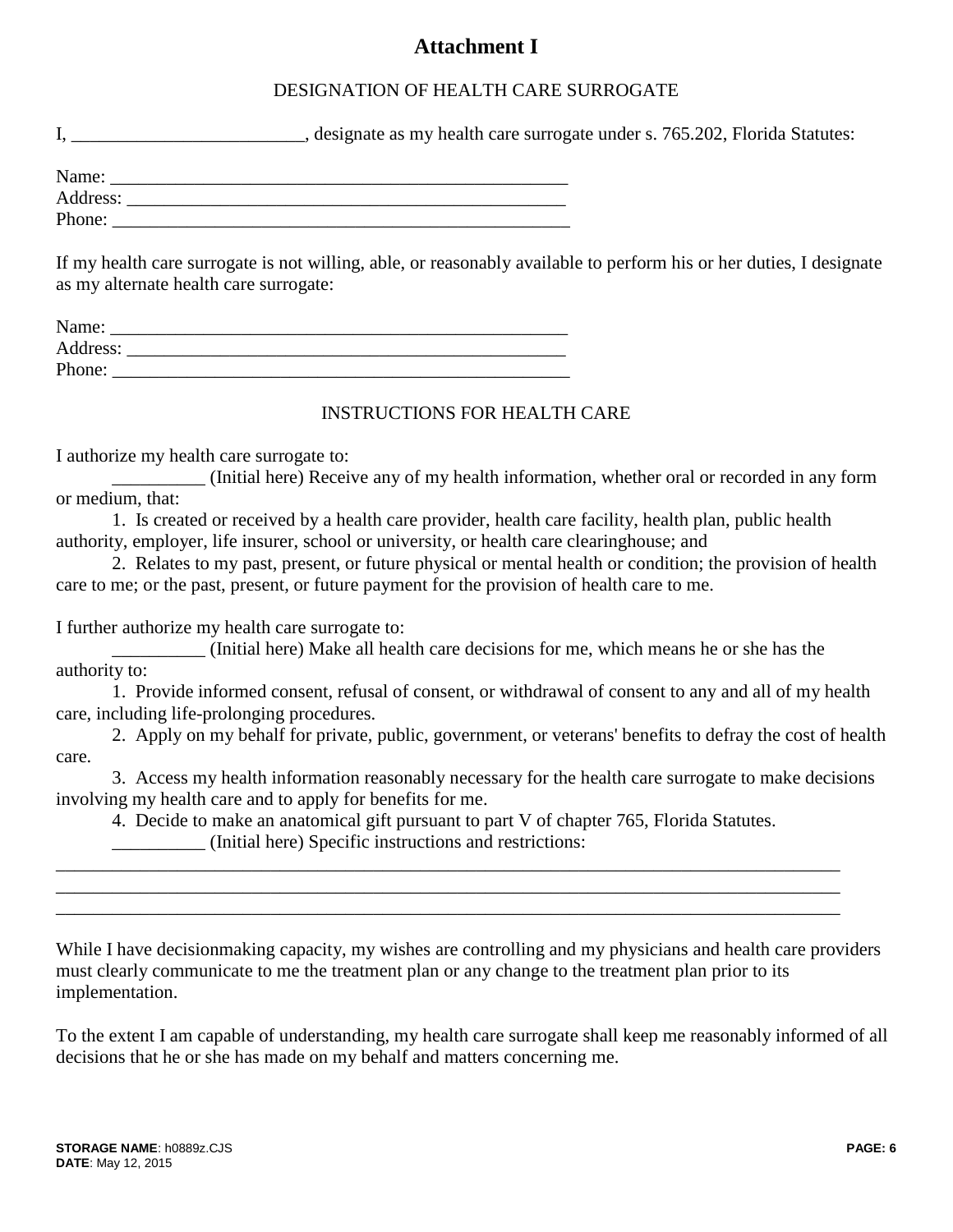THIS HEALTH CARE SURROGATE DESIGNATION IS NOT AFFECTED BY MY SUBSEQUENT INCAPACITY EXCEPT AS PROVIDED IN CHAPTER 765, FLORIDA STATUTES.

PURSUANT TO SECTION 765.104, FLORIDA STATUTES, I UNDERSTAND THAT I MAY, AT ANY TIME WHILE I RETAIN MY CAPACITY, REVOKE OR AMEND THIS DESIGNATION BY:

(1) SIGNING A WRITTEN AND DATED INSTRUMENT WHICH EXPRESSES MY INTENT TO AMEND OR REVOKE THIS DESIGNATION;

(2) PHYSICALLY DESTROYING THIS DESIGNATION THROUGH MY OWN ACTION OR BY THAT OF ANOTHER PERSON IN MY PRESENCE AND UNDER MY DIRECTION;

(3) VERBALLY EXPRESSING MY INTENTION TO AMEND OR REVOKE THIS DESIGNATION; OR

(4) SIGNING A NEW DESIGNATION THAT IS MATERIALLY DIFFERENT FROM THIS DESIGNATION.

MY HEALTH CARE SURROGATE'S AUTHORITY BECOMES EFFECTIVE WHEN MY PRIMARY PHYSICIAN DETERMINES THAT I AM UNABLE TO MAKE MY OWN HEALTH CARE DECISIONS UNLESS I INITIAL EITHER OR BOTH OF THE FOLLOWING BOXES:

IF I INITIAL THIS BOX [\_\_\_\_\_\_], MY HEALTH CARE SURROGATE'S AUTHORITY TO RECEIVE MY HEALTH INFORMATION TAKES EFFECT IMMEDIATELY.

IF I INITIAL THIS BOX [\_\_\_\_\_\_], MY HEALTH CARE SURROGATE'S AUTHORITY TO MAKE HEALTH CARE DECISIONS FOR ME TAKES EFFECT IMMEDIATELY. PURSUANT TO SECTION 765.204(3), FLORIDA STATUTES, ANY INSTRUCTIONS OR HEALTH CARE DECISIONS I MAKE, EITHER VERBALLY OR IN WRITING, WHILE I POSSESS CAPACITY SHALL SUPERCEDE ANY INSTRUCTIONS OR HEALTH CARE DECISIONS MADE BY MY SURROGATE THAT ARE IN MATERIAL CONFLICT WITH THOSE MADE BY ME.

SIGNATURES: Sign and date the form here:

|                                 |  | sign your name       |  |  |
|---------------------------------|--|----------------------|--|--|
|                                 |  | print your name      |  |  |
|                                 |  |                      |  |  |
| <b>SIGNATURES OF WITNESSES:</b> |  |                      |  |  |
| First witness:                  |  | Second witness:      |  |  |
|                                 |  | print name           |  |  |
|                                 |  | address              |  |  |
|                                 |  |                      |  |  |
| signature of witness            |  | signature of witness |  |  |
|                                 |  |                      |  |  |
|                                 |  |                      |  |  |